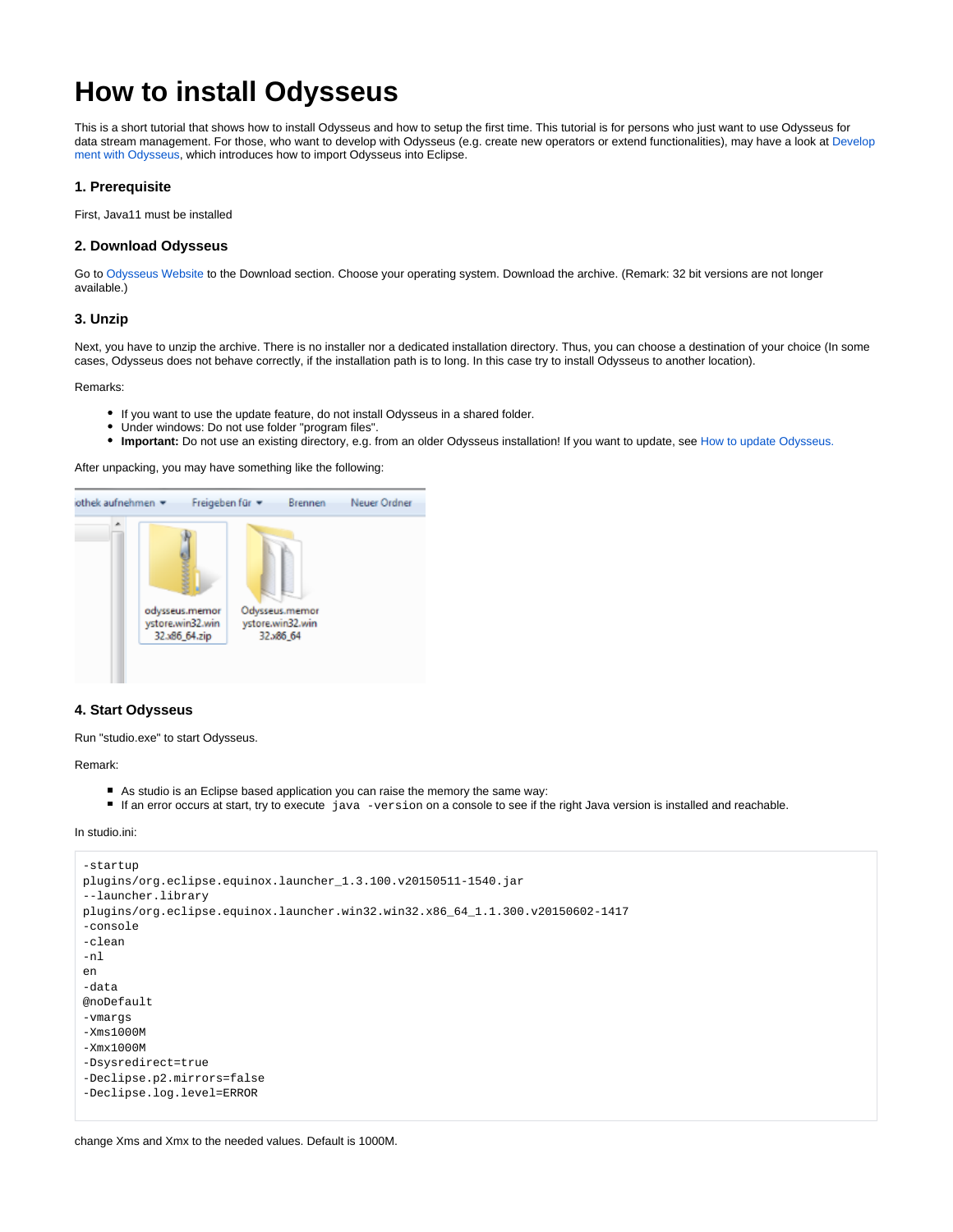# **5. Choose Workspace**

At the first start, you have to choose a workspace. This workspace is a directory where all Odysseus projects will be stored.You can also check the "Use this as the default.." option so that this dialog will not pop up at the next start of Odysseus.

| Workspace Launcher    | $\mathbf{x}$                                                                                                                 |                                                                                                                                               |
|-----------------------|------------------------------------------------------------------------------------------------------------------------------|-----------------------------------------------------------------------------------------------------------------------------------------------|
| Select a workspace    |                                                                                                                              |                                                                                                                                               |
|                       | Odysseus Studio 2 stores your projects in a folder called a workspace.<br>Choose a workspace folder to use for this session. |                                                                                                                                               |
| Workspace:            | E:\OdysseusWorkspace                                                                                                         | Browse<br>▼                                                                                                                                   |
|                       | Use this as the default and do not ask again<br>ue.unioi.inf.is.ou                                                           | ок<br>Cancel<br><u>'you ruwon'r ryurat rone 12c6.</u>                                                                                         |
| ler with 1 thread(s). | .uniol.inf.is.odysseus.c<br>$-$ de.uniol.inf.is.d<br>arted. — de.uniol.inf.is<br>de.uniol.inf.is.odysseus                    | tractExecutor.startExecu<br>tlermanager.SingleSchedul<br>glethreadscheduler.Simple'<br>edulermanager.SingleSched<br>AbstractExecutor.startExe |

# **6. Login**

Next, Odysseus asks you for a user and a password. The default user is "System" with password "manager". You can also check "Login automatically" so that username and password is saved and used automatically at the next start so you don't have to type in your login data again. In some cases there may be a field "Tenant". For most cases this field should be empty.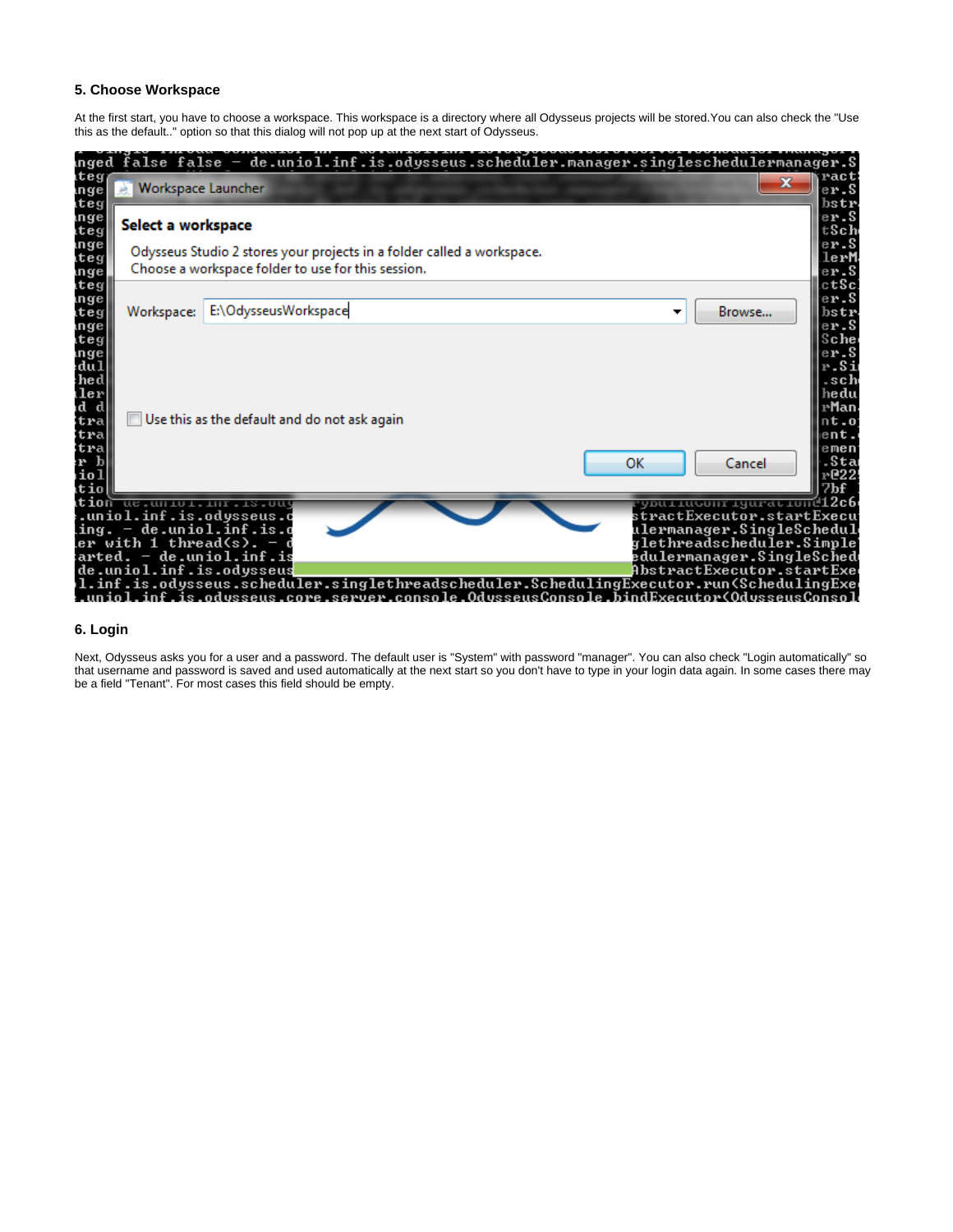| 盂                                                                                    | ×<br>Odysseus Login                                    |  |  |  |  |  |  |  |
|--------------------------------------------------------------------------------------|--------------------------------------------------------|--|--|--|--|--|--|--|
| Odysseus Login Information<br>Please enter the needed information to log in Odysseus |                                                        |  |  |  |  |  |  |  |
| User                                                                                 | WebService                                             |  |  |  |  |  |  |  |
| Username                                                                             | System                                                 |  |  |  |  |  |  |  |
| Password                                                                             | *******                                                |  |  |  |  |  |  |  |
| Tenant                                                                               |                                                        |  |  |  |  |  |  |  |
|                                                                                      | ✔ Do not show this window again<br>Cancel<br><b>OK</b> |  |  |  |  |  |  |  |

If you are using the client version of studio, the WebService tab must contain information about the Odysseus Server:

| <b>A</b> Odysseus Login<br>×                           |                                               |  |  |  |  |  |  |  |  |  |
|--------------------------------------------------------|-----------------------------------------------|--|--|--|--|--|--|--|--|--|
| <b>Odysseus Login Information</b>                      |                                               |  |  |  |  |  |  |  |  |  |
| Please enter the needed information to log in Odysseus |                                               |  |  |  |  |  |  |  |  |  |
| User                                                   | WebService                                    |  |  |  |  |  |  |  |  |  |
| Host                                                   | http://localhost                              |  |  |  |  |  |  |  |  |  |
| Port                                                   | 8888                                          |  |  |  |  |  |  |  |  |  |
| Instance                                               | odysseus                                      |  |  |  |  |  |  |  |  |  |
|                                                        |                                               |  |  |  |  |  |  |  |  |  |
|                                                        |                                               |  |  |  |  |  |  |  |  |  |
|                                                        |                                               |  |  |  |  |  |  |  |  |  |
|                                                        |                                               |  |  |  |  |  |  |  |  |  |
|                                                        |                                               |  |  |  |  |  |  |  |  |  |
|                                                        | Do not show this window again<br>OK<br>Cancel |  |  |  |  |  |  |  |  |  |